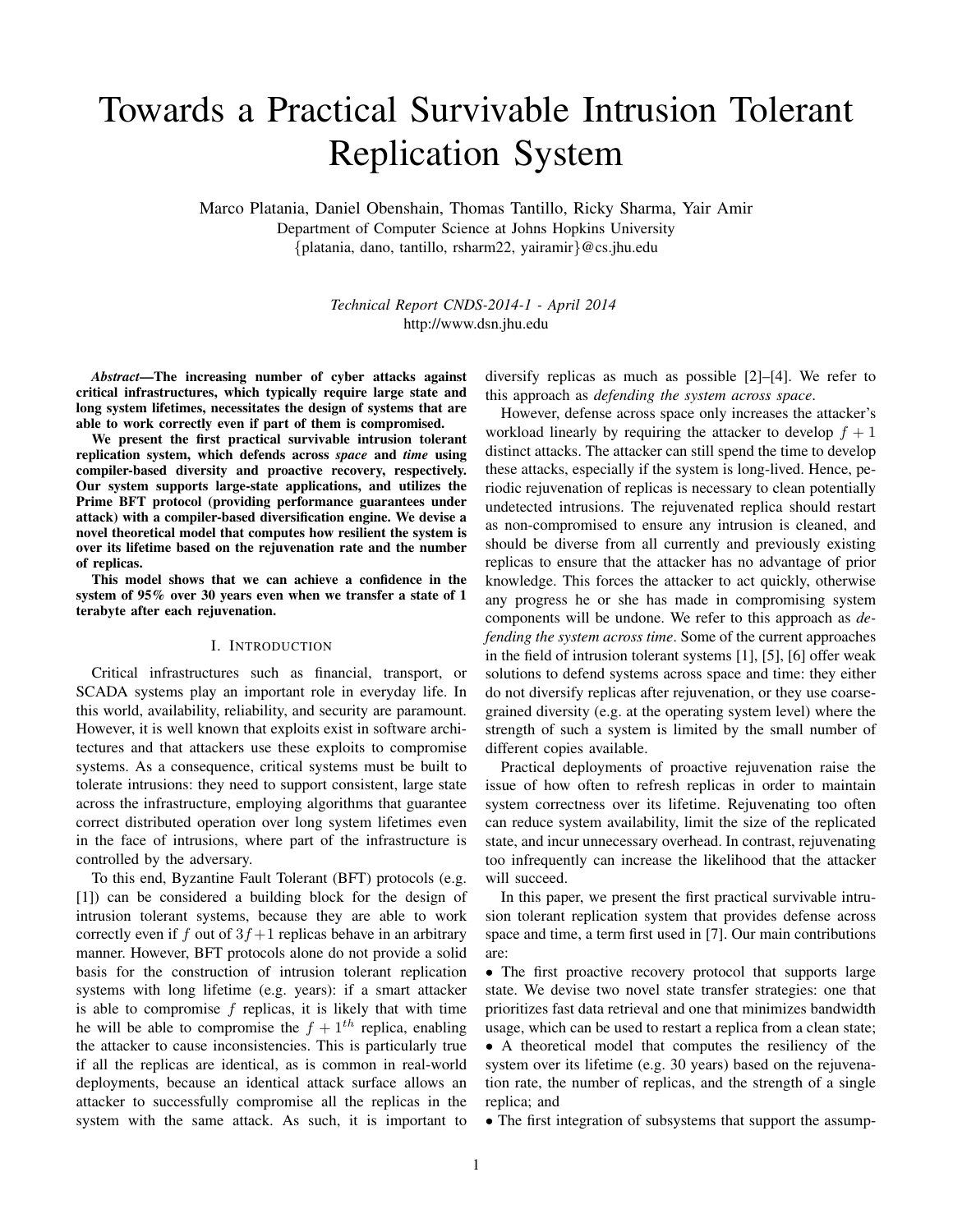tions of a practical survivable data replication system: the Prime BFT protocol [8], which ensures performance guarantees even while under attack, and that recently has been integrated into the Siemens corporation commercial SCADA product for the power grid [9]; and the MultiCompiler [10] that produces different versions of the system, such that no two versions present an identical attack surface. This does not mean that the exploits have vanished, but rather that the attacker must craft a new attack for each replica. A new version of a replica is produced after its rejuvenation.

In this way, the system is protected unless the attacker is able to compromise more than  $f$  components in a limited amount of time (the time for the entire system to be rejuvenated). This time is chosen so that the probability the attacker will succeed is low.

In a previous work [4], Schneider et al. presented a framework that periodically rejuvenates replicas, using built-in operating system tools to generate diverse copies. In our work, we generate diverse versions of Prime replicas by augmenting the built-in operating system tools with a compiler-based diversification engine.

A theoretical model for proactive rejuvenations has also been presented in [11]. While this model applies to stateless systems, in our work we define the rejuvenation rate taking into account the size of the state that may need to be transferred and the time to transfer it.

It is worthwhile to note that proactive recovery and diversity do not protect against protocol flaws. If the protocol has a flaw that makes it vulnerable to attacks (e.g. SQL injection), then proactive recovery and diversity have no effect. In addition, proactive recovery and diversity do not protect against DDoS attacks. Handling resource exhaustion attacks is an orthogonal and complementary problem to the one described in this paper.

The remainder of the paper is organized as follows: Section II introduces Prime and software diversity. Section III presents the system model. Section IV describes the proactive recovery algorithm. Section V presents the experimental evaluation of the proposed approach. Section VI illustrates the theoretical rejuvenation model. Section VII discusses previous works, and Section VIII concludes the paper.

# II. BACKGROUND

# *A. Prime, a BFT protocol with performance guarantees*

In this paper we focus on Prime as the baseline to build a long-lived intrusion tolerant system. Unlike previous BFT protocols, Prime bounds the amount of performance degradation that can be caused by a malicious leader. To do so, Prime extends the typical *pre-prepare, prepare,* and *commit* phases for global ordering with a *pre-ordering* phase, where a correct replica that receives a client operation broadcasts that operation in the system together with a locally generated sequence number (see Figure 1).

If the operations injected by the leader during the *preprepare* phase do not match those in the *pre-ordering* phase, the leader is suspected by correct replicas and replaced. In addition, Prime replicas run a background protocol to estimate



Fig. 1. The pre-ordering phase in Prime helps to detect a delay attack and replace a malicious leader.

the round-trip time to each other in order to compute how fast the leader should inject client operations for global ordering. If the leader fails to respect timeliness constraints, it is suspected by correct replicas and replaced. With respect to other BFT protocols, the *pre-ordering* phase and the round-trip time estimation in Prime introduce a small performance hit during normal operations. However, these are necessary to monitor the behavior of the leader and replace it quickly to guarantee that even under attack the client operations introduced by correct replicas are executed within a *bounded-delay* that depends on the current network conditions (see Section III). This allows Prime to perform an order of magnitude better than previous BFT protocols in the presence of an attack.

# *B. Software diversity*

Software diversity, such as N-version programming [12], [13], was originally introduced for software reliability. More recently, cheaper software diversity solutions [2], [3] (i.e. not involving humans in the loop) have been used to defend software systems from *code reuse attacks*, in which an attacker exploits knowledge of the code by using snippets or entire functions from the application itself to perform an attack. The goal of software diversity is to *evolve* programs into different but semantically identical versions, such that it is unlikely that the same attack will succeed on any two variants [14].

In this paper we use the compiler presented in [10] to diversify Prime replicas. This MultiCompiler is based on the LLVM 3.1 compiler and makes use of no-operation insertion, stack padding, shuffling the stack frames, substituting instructions for equivalent instructions, randomizing the register allocation, and randomizing instruction scheduling to obfuscate the code layout of an application. After each rejuvenation the Multi-Compiler takes the Prime bitcode, i.e. a compiler-generated intermediate representation of the source code, and a 64-bit random seed and generates a diverse copy of a Prime replica from a large entropy space. Hence, if an adversary attacks all replicas in parallel, the probability to defeat more than f replicas is low. Diversity obtainable with the MultiCompiler complements diversity obtainable at the operating system level, e.g. using different distributions or different versions of the same distribution.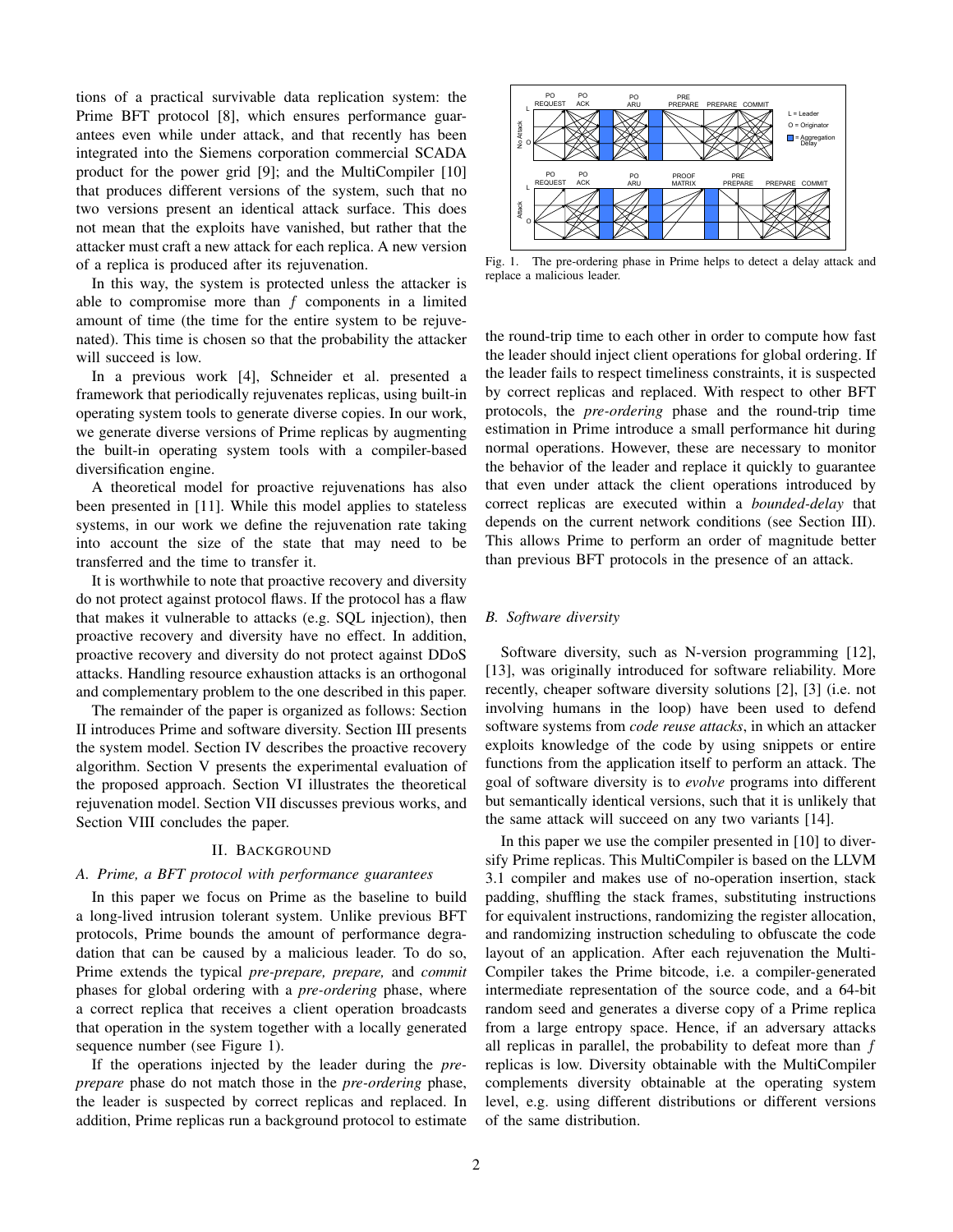### III. SYSTEM MODEL AND PROPERTIES

The system is composed of  $n$  replicas, which run the Prime BFT protocol and communicate by exchanging messages. Replicas may suffer from Byzantine or benign faults. We characterize replicas based on their behavior:

• Correct replica: a replica that follows the algorithm, is consistent, and is not being partitioned or rejuvenated.

• Malicious (or compromised) replica: a replica that exhibits arbitrary (i.e. Byzantine) behavior not according to the algorithm.

• Crashed replica: a replica that stops working. A crashed replica can restart the application from the state on the disk.

• Rejuvenating replica: a replica that is experiencing a benign fault. In particular, even if the replica was malicious, during rejuvenation it switches to a crashed replica.

• Partitioned replica: replica that cannot communicate with at least  $\gamma$  correct replicas (see Sections III-B and III-C).

Replicas are periodically rejuvenated to clean any intrusions. A fundamental condition for success is that a correct replica completes recovery before the rejuvenation of the next replica. We define the time between two consecutive rejuvenations of any replicas as the *inter-rejuvenation period*. A *rejuvenation cycle* is n times the inter-rejuvenation period. In addition, we require that client operations, also referred to as updates, are not injected into the system faster than correct replicas can execute them. In this way, we ensure that a correct replica that rejuvenates eventually catches up.

All messages sent among replicas are digitally signed. We assume that digital signatures are unforgeable without knowing a replica's private key. We also make use of a collisionresistant hash function for computing message digests. In addition, we require that each replica is equipped with tamperproof cryptographic material to generate and store the replica's private key and sign messages without revealing that key. To this end, we use the Trusted Platform Module (TPM). The TPM also comes with a random number generator and a monotonically increasing counter. Many modern computers are sold with a TPM module built-in.

In the following, we first specify the attack model, and then we describe the system model in the presence of  $3f + 1$ replicas, as in typical BFT protocols, and in the presence of  $3f + 2k + 1$  replicas [5], where k is the maximum number of crashed, rejuvenating, and partitioned replicas tolerated in the presence of  $f$  malicious replicas. In the presence of  $3f + 2k + 1$  replicas the algorithm is guaranteed to make progress despite malicious/benign failures and the rejuvenation of correct replicas.

#### *A. Attack model*

We allow for a very powerful adversary that can exploit vulnerabilities of the operating system and the application to compromise and control a replica. The adversary can delay the sending and receipt of messages of malicious replicas, but it cannot affect communication among correct replicas. In addition, the adversary can leak the private key of a malicious replica and disseminate that key to other malicious replicas in order to send forged messages. The adversary can also compromise the state of a malicious replica. However, we assume that the adversary has no physical access to the system and is computationally bounded, such that it cannot subvert the cryptographic mechanisms described above.

# *B.*  $n = 3f + 1$  *replicas*

We consider  $f$  to be the maximum number of replicas that can concurrently experience malicious and/or benign faults (including recovering, crashed, and partitioned replicas) within a *vulnerability window*, i.e. the maximum time T between when a replica fails and when it recovers from that fault [1]. We also assume that the network may experience temporary partitions. If the number of faulty plus partitioned replicas exceeds  $f$ , then the system halts until the partitioned replicas reconnect and catch up. In the presence of  $3f + 1$  replicas we define a partitioned replica as a replica that cannot communicate with another  $\gamma = 2f$  correct replicas. In the following, we discuss how Prime properties presented in [8] change with proactive recovery.

*Property 1:* SAFETY: If two correct replicas execute the  $i^{th}$ update, then these updates are identical.

To guarantee SAFETY in presence of proactive recovery, a correct replica has to implement a persistent memory that survives across rejuvenations, whose content has to be validated after each rejuvenation. We require that each correct Prime replica stores on the disk all messages that it sends to or accepts from other replicas. This prevents a correct replica from sending the same message twice or accepting two different messages with the same sequence number. After rejuvenation, the replica can reload the messages into main memory.

*Property 2:* NETWORK-STABILITY: There is a time after which the following condition holds for a set  $S$  of at least  $2f + 1$  correct replicas (stable replicas): for each pair of replicas r and s, there exists a value  $Min\_Lat(r, s)$ , unknown to the replicas, such that if  $r$  sends a message to  $s$ , it will arrive with a delay  $\Delta_{r,s}$ , where  $Min\_Lat(r, s) \leq \Delta_{r,s} \leq$  $Min\_Lat(r, s) \cdot K_{Lat}$ , with  $K_{Lat}$  a known network-specific constant accounting for latency variability.

In those executions in which NETWORK-STABILITY is met, Prime guarantees the following LIVENESS property.

*Property 3:* LIVENESS: If a stable replica initiates an update, all stable replicas eventually execute the update.

This property guarantees that if the network is sufficiently stable each update is eventually executed by all correct replicas. To meet LIVENESS we must guarantee that recovery eventually completes and partitions eventually heal. Because we require that updates are not injected into the system faster than correct replicas can execute them, we guarantee that eventually a recovering replica will catch up. The LIVENESS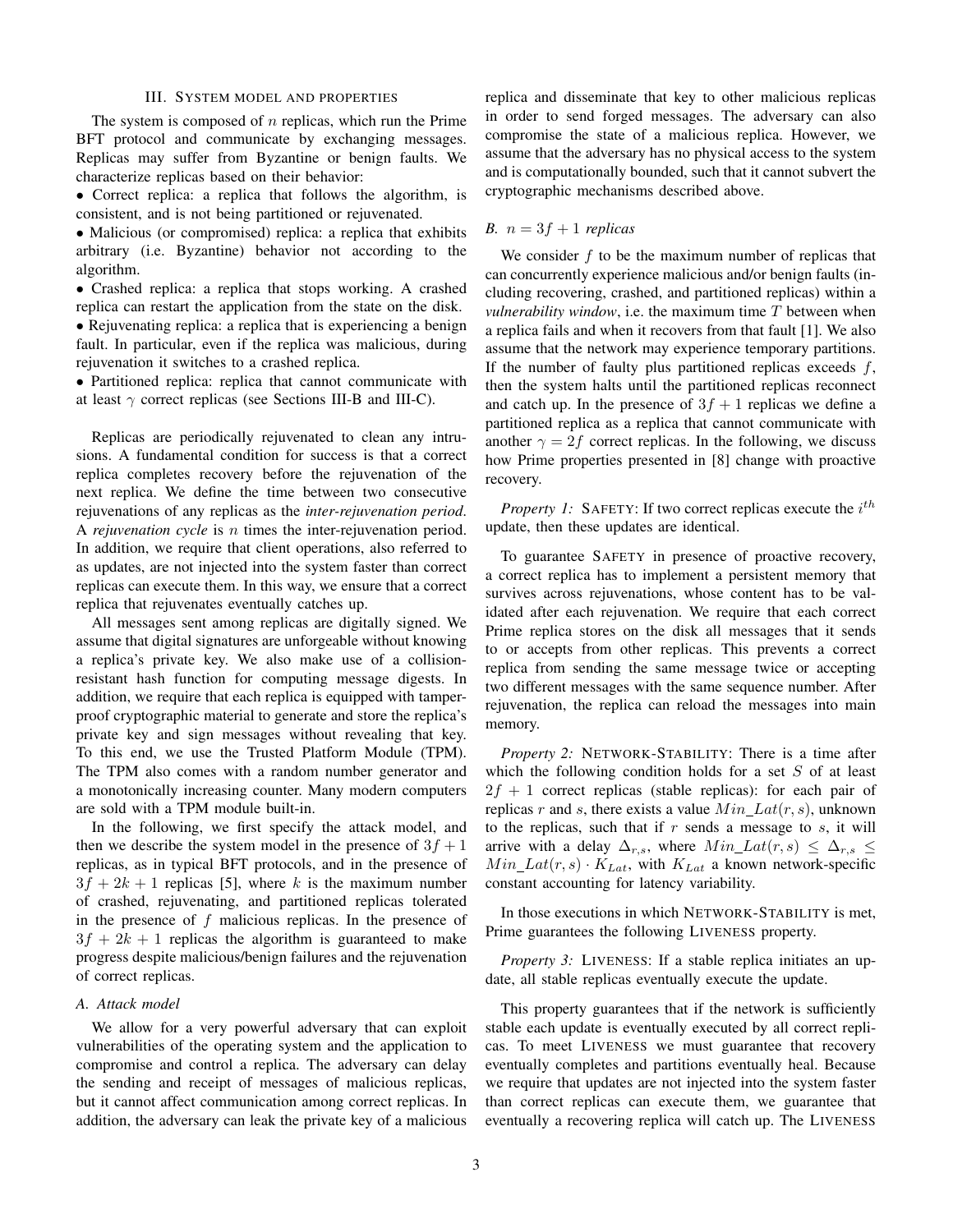property does not specify how fast the updates need to be executed. When NETWORK-STABILITY is met, Prime provides a stronger performance guarantee:

*Property 4:* BOUNDED-DELAY: There exists a time after which the latency for any update initiated by a stable replica is upper bounded.

In the presence of proactive recovery even a correct and fast leader will be eventually rejuvenated. In this case we can still guarantee BOUNDED-DELAY, but for at most  $3f$ occurrences the worst-case bound on BOUNDED-DELAY becomes  $t = 2f \cdot \alpha + \beta$ , with  $\alpha$  the time to detect and replace a malicious or slow leader, and  $\beta$  the time for a correct replica to complete recovery. We calculate  $t$  will be approximately hours for real systems with large state, with  $t$  dominated by  $β$ . Under normal operations (i.e. no recovery in progress), if in the presence of  $f$  failures an additional replica partitions away for a while and then rejoins, we are not able to guarantee BOUNDED-DELAY until the partitioned replica catches up. In this case we are only able to guarantee LIVENESS.

# *C.*  $n = 3f + 2k + 1$  *replicas*

In this section we investigate how to reduce  $t$ , the worstcase bound on BOUNDED-DELAY after the rejuvenation of the leader. We avoid waiting for the complete recovery after the rejuvenation of a correct replica by adding other replicas in the system. Specifically, we need  $3f + 2k + 1$  replicas, as previously described in  $[5]$ .  $k$  is the maximum number of crashed, recovering, and partitioned replicas tolerated in the presence of f malicious replicas during a *vulnerability window* T. In the presence of  $3f + 2k + 1$  replicas we define a partitioned replica as a replica that cannot communicate with another  $\gamma = 2f + k$  correct replicas. Augmenting the number of replicas requires at least  $2f+k+1$  replicas to order updates. Hence, certificates collected during pre-ordering and ordering phases are composed of  $2f + k + 1$  messages.

The definitions of SAFETY and LIVENESS do not change in the presence of  $3f + 2k + 1$  replicas. The only difference in NETWORK-STABILITY is that at any time the set  $S$  of stable replicas can be populated by any  $2f + k + 1$  correct replicas, i.e. the minimum number required to order updates and elect a new leader. Hence, in a system with  $3f + 2k + 1$ replicas, if NETWORK-STABILITY holds, we can still guarantee BOUNDED-DELAY over the rejuvenation cycle, but for at most  $3f+2k$  occurrences the worst-case bound on BOUNDED-DELAY becomes  $t = (2f + k) \cdot \alpha$ . We calculate t will be subsecond for real systems with large state.

Compared to the case of  $3f+1$ , in the presence of  $3f+2k+1$ replicas we have a higher number of occurrences in which the worst-case bound on BOUNDED-DELAY is  $t$ . However, the rejuvenation cycle is longer, and we also expect that the time  $(2f+k)\alpha$  to settle on a correct and fast leader is much smaller than the time  $\beta$  to complete recovery after the rejuvenation of a correct replica.

In addition, under normal operations (i.e. no recovery in progress), in the presence of  $f$  faults we can tolerate the temporary partition of at most  $k$  replicas, while still guaranteeing BOUNDED-DELAY. Unlike the  $3f + 1$  replicas case, where the protocol can ensure only LIVENESS, the system does not need to wait for the partitioned replicas to catch up to also guarantee BOUNDED-DELAY.

## IV. PROACTIVE RECOVERY ALGORITHM

The proactive recovery algorithm depends on a component trusted to periodically initiate proactive recovery in a round robin manner. We describe in Section V how this component can be implemented. After each rejuvenation we diversify replicas as described before. The main operations the protocol executes are:

1) Replica rejuvenation: the server that hosts a replica is periodically rebooted;

2) Key replacement: the private/public keys of the rejuvenated replica are refreshed with the help of the TPM, invalidating all previous keys that could be compromised;

3) State validation: we assume the presence of a database to maintain replicated state. It needs to be validated before applying new updates;

4) State transfer: if the state is compromised, a clean copy of the state must be transferred from the other correct replicas; 5) Prime certificate validation: Prime messages are persistently stored on the disk to ensure SAFETY across rejuvenations. They are reloaded into main memory and validated before accepting or sending new Prime messages; and

6) Prime certificate transfer: if some certificate is compromised or missing, it must be retrieved from the other correct replicas.

Next, we describe each operation of the proactive recovery protocol for a system with  $3f + 1$  replicas. The modifications for a system with  $3f + 2k + 1$  replicas are described in Section IV-F.

## *A. Replica rejuvenation*

Periodically, the trusted component that runs a proactive recovery scheduler selects one replica to rejuvenate. Each replica is equipped with a physical read-only medium (e.g. CD-ROM) that stores a clean copy of the operating system, the Prime bitcode, the MultiCompiler, and the public keys of the TPMs of the other servers. Note that periodically a system administrator can replace the operating system with the latest version, including security patches. Hence, the rejuvenated replica restarts the application from a correct version of the operating system and recompiles the Prime bitcode with the MultiCompiler, which takes as input a random seed generated by the TPM. The replica is then ready to restart Prime and execute the next steps of the proactive recovery protocol. During recovery the replica does not execute pre-ordering and ordering operations.

#### *B. Key replacement*

Each Prime replica has two private/public key pairs: one pair is generated by the TPM at deployment time, the other one is generated after each rejuvenation and used to sign/verify Prime messages. The private key generated by the TPM is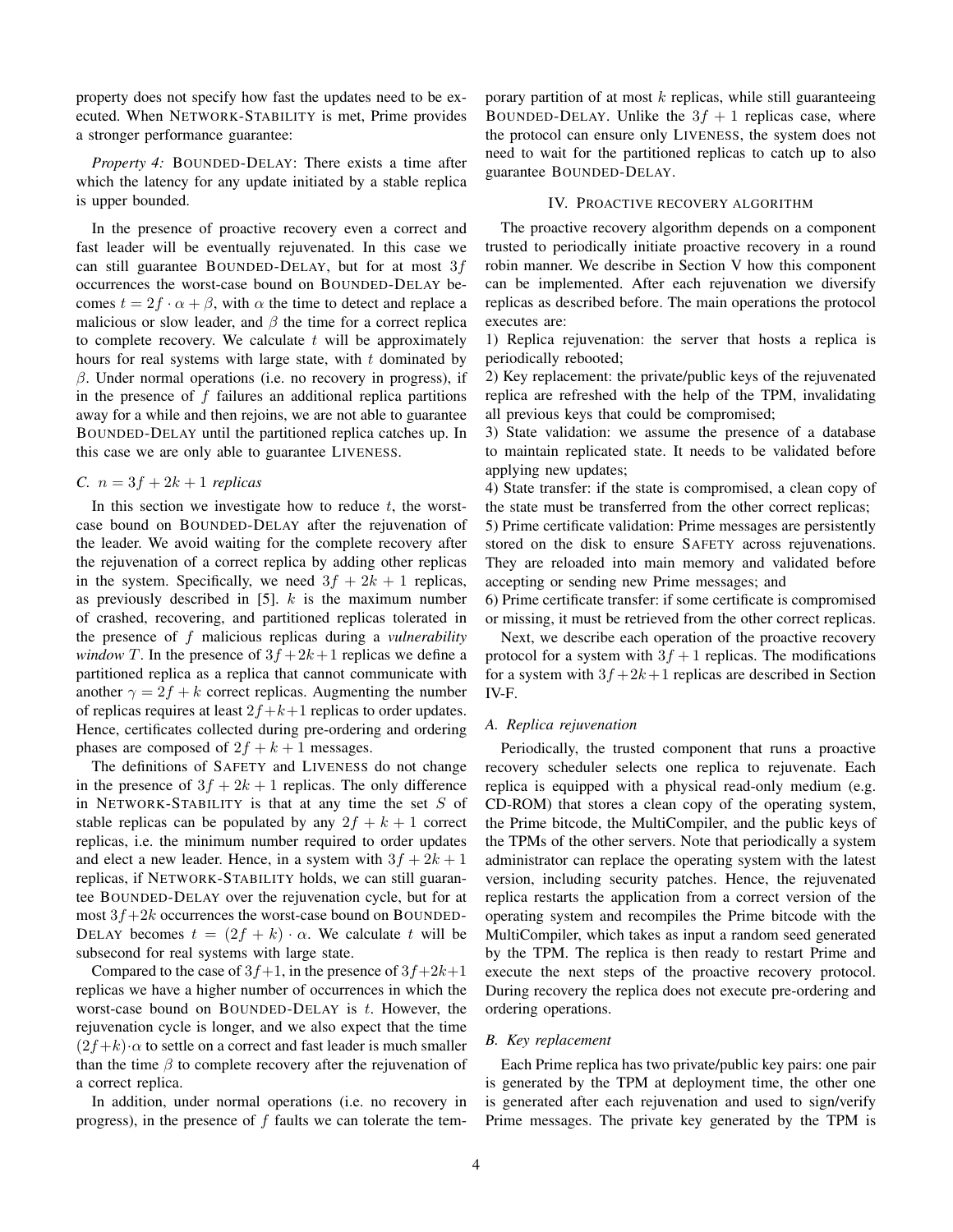stored in the TPM itself and cannot be leaked or deleted unless the adversary has physical access to the system and clears the TPM internal registers (we assume the adversary has no physical access to the system). The public key is disseminated to other replicas, so they can decrypt what this TPM signs.

Private/public keys to sign/verify Prime messages, also referred to as session keys, are refreshed after rejuvenation. Indeed, a replica can be impersonated if the attacker leaks the private session key and sends it to other malicious replicas. Session key replacement is the first operation to execute. If the replica was malicious before rejuvenation, after invalidating old keys we consider that replica to be experiencing a benign fault. Specifically, the rejuvenated replica generates a new private/public session key pair; then it uses the TPM to sign a message containing the new public key. The TPM also generates and attaches a monotonically increasing sequence number to that message before signing it to avoid replay attacks. The message is then sent to all other replicas in the system.

A correct replica accepts (and appends on a file) a new key if and only if the sequence number generated by the sending TPM is higher than the sequence numbers associated with the old public session keys of the same replica. From this moment until the next rejuvenation, the recovering replica will sign all messages with the new private session key. When at least  $f+1$ correct replicas (at least  $2f+1$  replicas in total) accept the new key, all the previous keys of the rejuvenated replica are invalid. At this point, updates injected by an impersonator and signed with the old private key cannot be ordered by Prime. To ensure that a new key reaches all correct replicas, we use a forwarding mechanism: the first time a correct replica receives a new key it propagates the message to all other replicas. Note that a correct replica accepts a message signed with the TPM if and only if it contains a new public session key. Other messages signed with the TPM that could be injected by malicious replicas are dropped.

Since old public keys may be required to decrypt older preordering and ordering messages during certificates validation (see Section IV-E), the file with session keys must be validated after rejuvenation. Because we expect this file to be small in size (e.g. 70 MB in a system with 10 replicas, a rejuvenation rate of one replica per day, and a system lifetime of 30 years), this operation is straightforward: the rejuvenated replica computes a digest of the file, and broadcasts a message to request the digest of the same file stored by other replicas. The rejuvenated replica waits for  $f + 1$  replies with the same digest: if this value matches the one computed locally, then the file is correct. Otherwise, the replica requests the file from those  $f + 1$  replicas one by one until it receives a file that matches the digest.

#### *C. State validation*

We assume that each Prime replica applies updates to a database. The content of the database represents the replicated state, which must be validated after rejuvenation. Correct replicas take a checkpoint of the state every  $x$  updates. This operation can be executed in several ways: modern databases allow users to take periodical snapshots using copy-on-write techniques, or dumping the database content to a text file. In addition, third party tools also allow users to execute checkpointing operation efficiently. In this work we do not specify the technique used to take a database snapshot, we only consider the output of a checkpointing operation, i.e. a blob of data. Replicas maintain  $ck$  checkpoints on the disk, with  $ck$ a parameter of the algorithm. Each checkpoint is logged in a file, which contains, for each checkpoint, the sequence number of the last executed operation and a digest of the state.

After rejuvenation and key replacement, the fresh replica reads the state at the most recent checkpoint, e.g.  $ck<sub>i</sub>$ , and computes the digest. Then, a request for the digest of  $ck<sub>i</sub>$ , together with the sequence number of the last operation executed before  $ck_i$ , is sent to all other replicas. A correct replica that receives such a request replies back with the digest of that checkpoint if it has that digest, otherwise it replies with a null value (the requested checkpoint may be too old or may refer to an invalid or non existing checkpoint if the rejuvenated replica was compromised). The rejuvenated replica waits for  $f + 1$  replies with the same sequence number and digests, or  $f+1$  *null* replies. In the former case, the replica compares the received digests with the one computed locally: if they match, the state at checkpoint  $ck<sub>i</sub>$  is correct, otherwise state transfer is necessary. In the case of  $f + 1$  null replies, instead, the rejuvenated replica selects from the log file an older checkpoint, e.g.  $ck_{i-1}$ , and repeats the state validation process.

If the rejuvenated replica has no valid checkpoints, it broadcasts a request for the most recent checkpoint taken by other replicas. The replica waits for  $2f + 1$  replies and selects the checkpoint  $ck^*$  with the  $f + 1<sup>th</sup>$  highest sequence number.

# *D. State transfer*

In a system with a potentially large state, the state transfer mechanism must be efficient to guarantee that the recovery of a compromised replica completes as quickly as possible to allow the system to rejuvenate more often, to support the assumption that the adversary does not have enough time to compromise more than one third of the entire system. In the following, we propose two different strategies, one that prioritizes fast recovery at the cost of bandwidth overhead, and one that minimizes bandwidth usage. A system administrator can choose the strategy that best satisfies the application requirements. We logically partition the state into several data blocks of fixed size. The rejuvenated replica recovers correct state by transferring these data blocks.

*1) State transfer reducing latency:* The recovering replica requests a data block  $b_i$  of  $f + 1$  replicas, while another f replicas are selected to send just a digest of that block. The recovering replica then computes a digest for each received copy of the data block until a correct copy is found, that is the one whose digest matches at least another f digests. After that, the recovering replica moves on to recover data block  $b_{i+1}$ . This approach reduces the time to complete state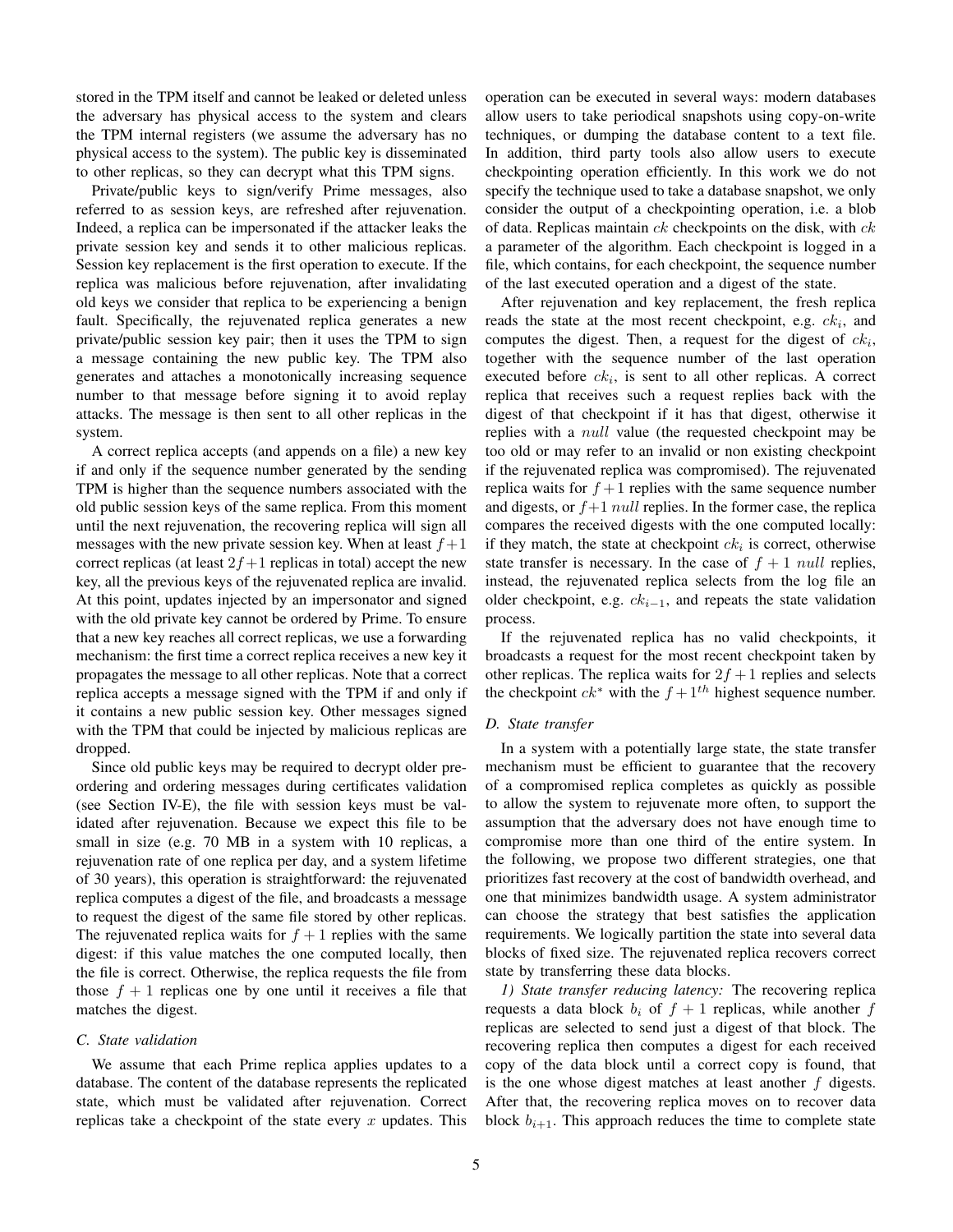transfer, because each block is collected in a single round (we are guaranteed that at least one copy out of  $f + 1$  is correct), at the cost of bandwidth overhead because each block is sent  $f + 1$  times.

*2) State transfer reducing bandwidth usage:* This strategy reduces the impact of malicious replicas that try to hamper the state transfer process by using a blacklisting mechanism: when a replica is blacklisted it is not contacted anymore during state transfer. The recovering replica requests a data block  $b_i$  from one replica, while another  $f$  replicas are selected to send just a digest of that block. The recovering replica then computes the digest of the received block and compares this value with the f received digests. If they match, the data block is correct. This represents the best case: the data block is retrieved in a single round, with no bandwidth overhead (i.e. just a single copy of that block is sent). If digests do not match at least one more round is required. We propose two different variations.

*a) Variant 1:* An additional replica, different from the previous  $f + 1$ , is selected to send another copy of the data block. This process repeats until the recovering replica finds a correct copy of the data block (at most  $f - 1$  times). This minimizes the bandwidth usage at the cost of additional delay. The received responses (copies of the block and digests) are also used to identify and blacklist malicious replicas that sent invalid information.

*b) Variant 2:* f additional replicas, different from the previous  $f + 1$ , are selected to send a copy of the data block. Then, the recovering replica has  $2f + 1$  responses (i.e.  $f + 1$ ) blocks and f digests) and uses the same approach described in Section IV-D1 to find a valid block. In addition, these responses are also used to identify and blacklist malicious replicas that sent invalid information. This approach ensures that in at most two rounds the recovering replica finds a correct data block, optimizing latency compared with the previous variant, at the cost of a higher bandwidth overhead.

When a valid copy of the data block is found, the recovering replica moves on to recover block  $b_{i+1}$ . It is worthwhile to note that the blacklisting mechanism ensures that variants 1 or 2 are executed no more that  $f - 1$  times during a state transfer instance. Because we expect  $f$  to be much smaller than the number of data blocks, the impact of malicious replicas on state transfer is negligible.

The strategies we propose aim to efficiently retrieve a large state in the expected scenario: when a replica under the control of an adversary has state that is entirely compromised. However, one can implement more conservative strategies, in which a data block is retrieved only if it is compromised. In this case, the recovering replica will collect the digest from  $f$  other replicas first, compare this value to the digest of the same block stored locally, and then transfer the block if necessary. We extend these techniques to retrieve multiple blocks in parallel and balance the load across the other correct replicas.

Finally, note that modern database systems implement state transfer strategies (typically in a client-server or publishsubscribe manner) to maintain up-to-date consistent copies of the same database. However, these solutions are not intrusion tolerant and hence not suitable for our system.

# *E. Prime certificates validation*

Pre-order and order certificates, combined with the state, represent the memory of the system. A pre-order certificate is composed of  $2f + 1$  messages: a client operation o and  $2f$ acknowledgments with a digest of that operation. Each operation is uniquely identified by the pair  $(id, seq\_num)$ , where  $id$  is the identifier of the replica that injected the update in the system, and seq\_num is a local sequence number generated at that replica. As in other BFT protocols, an order certificate in Prime is composed of: (i) a prepare certificate, with a preprepare message sent by the leader and 2f prepare messages; (ii) a commit certificate, with  $2f + 1$  commit messages. A pre-prepare message in Prime contains a summary matrix that assigns an order to client operations, while prepare and commit messages contain a digest of that matrix. In addition, a preprepare message is uniquely identified by the pair  $(view, i)$ , where *view* is the current view number and i is the  $i^{th}$  preprepare during that view. During Prime operations, when a certificate is ready, a correct replica saves that certificate on the disk. These messages are reloaded into main memory after rejuvenation. In particular, pre-order certificates contain the updates that a rejuvenated replica has to apply to a correct copy of the state at some checkpoint in order to catch up the same execution point as before rejuvenation, if that replica was correct. Order certificates, instead, specify in which order those updates must be applied. Because the adversary can compromise pre-order and order certificates stored on the disk, they must be validated.

*1) Validation of order certificates:* Order certificates are validated first, because they determine the set of updates that the rejuvenated replica expects to find during the pre-order certificate validation, and the order in which correct updates must be applied to the state.

Because the recovering replica may be missing some messages when it is rejuvenated, it is necessary to estimate the current execution point to catch up. We use the same approach as in [1]: the rejuvenated replica broadcasts a request for the sequence number of the last pre-prepare message for which each replica obtained a prepare certificate. The replica collects sequence numbers, including its own number, and selects the value  $(v, p)$  such that at least  $2f + 1$  different replicas reported a value greater than or equal to  $p$  for view  $v$ . This is necessary to ensure SAFETY if the rejuvenated replica was correct:  $p$  is guaranteed to be no smaller than the value  $p'$  proposed by the rejuvenated replica.

Verifying whether a prepare or commit certificate is valid requires the replica to decrypt the pre-prepare message, compute the digest of the summary matrix, and compare this value to the digests contained in prepare or commit messages. If the validation fails for some message, or there is a gap in the preprepare sequence, the rejuvenated replica sends a request to another  $f + 1$  replicas with the sequence number and view of the compromised/missing pre-prepare. Replies include the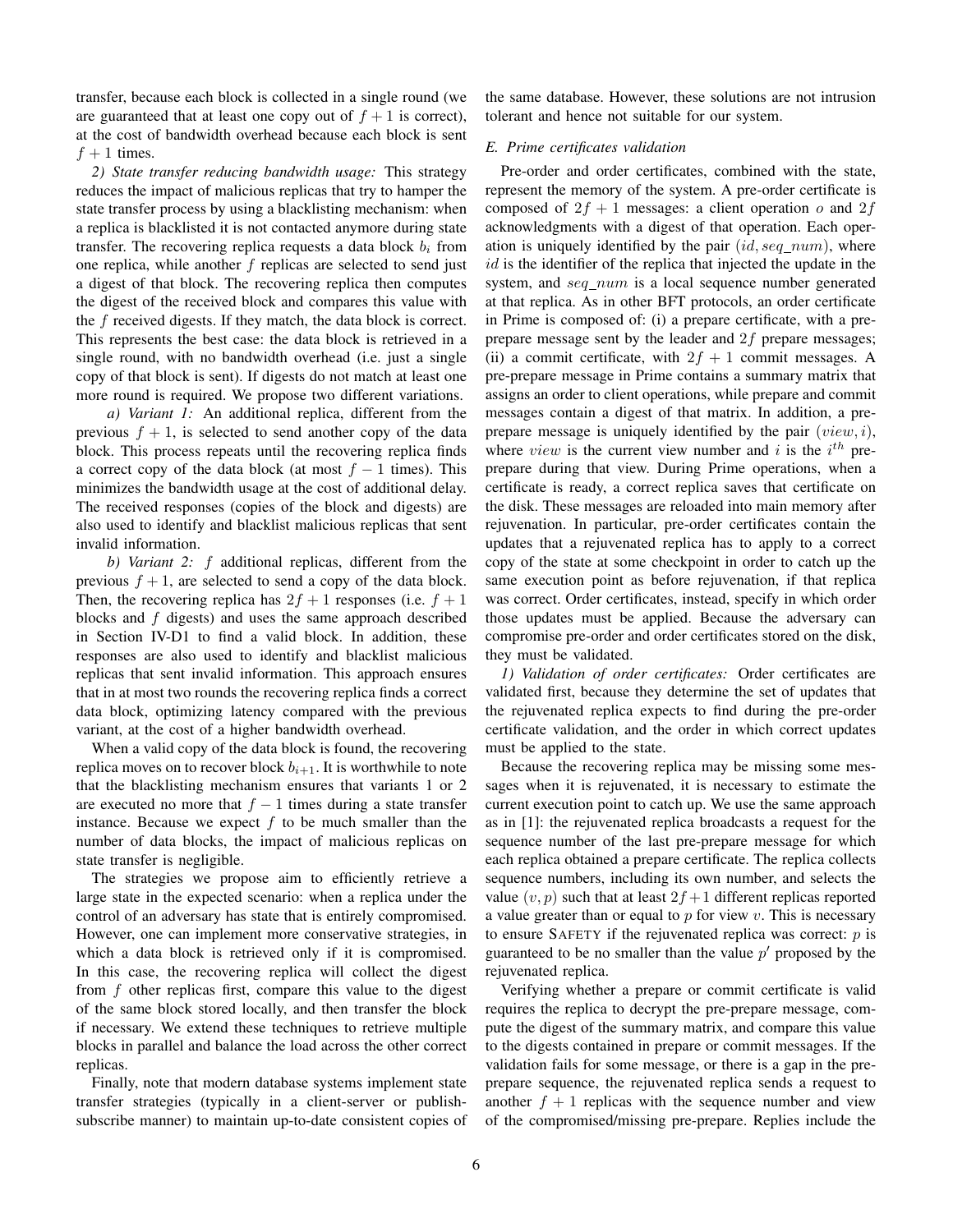pre-prepare message, prepare and commit certificates. In this way we are guaranteed that at least one reply contains valid certificates. The verification process is executed for all preprepare messages with sequence number up to  $(v, p)$ .

Note that the validation of an order certificate may involve just the pre-prepare and the  $2f + 1$  commit messages, because the collection of a correct commit certificate implies that the ordering proposed by the leader has been previously accepted. However, the validation of prepare certificates is necessary to ensure that all Prime messages saved in the persistent storage are correct after rejuvenation.

*2) Validation of pre-order certificates:* The procedure to validate pre-order certificates is similar to the one described in the previous point. Verifying whether a pre-order certificate is valid requires the replica to compute the digest of the client operation and compare this value with digests in ack messages. Note that in Prime the complete set of update identifiers is obtained from pre-prepare messages.

If the validation fails for some message, or there is a missing update, the rejuvenated replica sends a request to another  $f + 1$  replicas with the sequence number of the compromised/missing update. Replies include the client operation and  $2f$  ack messages. In this way we are guaranteed that at least one reply contains a valid certificate. When pre-order validation completes, the correct set of updates is applied to the state. After that, the Prime replica is correct and is ready to resume Prime operations.

# *F.* Extension to a system with  $3f + 2k + 1$  *replicas*

Augmenting the number of system replicas requires some minor changes to the Prime protocol. As introduced in Section III-C, the number of messages to order updates and, consequently, the certificates size change from  $2f + 1$  to  $2f + k + 1$ . This is necessary because, otherwise,  $f$  malicious replicas can send different messages to two distinct sets of  $f + 1$  replicas, violating SAFETY. The proactive recovery protocol requires some minor changes.

*Key replacement:* A new session key invalidates all previous keys of the same replica when at least another  $2f + k$ replicas receive it. In this way we guarantee that Prime does not order updates signed with old keys.

*State validation:* During the state validation the recovering replica still requires  $f + 1$  replies with the same digest. Even in the case when the recovering replica has no valid checkpoint, it waits for  $2f + 1$  replies and selects the checkpoint  $ck^*$  with the  $f + 1<sup>th</sup>$  highest sequence number.

*State transfer:* The strategy described in Section IV-D1 still needs  $f + 1$  copies of a data block and f digests. At most  $f$  replies, in fact, may contain invalid information, and the remaining  $f + 1$  replies are enough to find a correct copy of the block. The strategy described in Section IV-D2, including the two variants, requires no additional change.

*Certificate validation:* The size of Prime certificates increases from  $2f + 1$  to  $2f + k + 1$ , while the transfer of missing/compromised certificates still requires  $f + 1$  replies.

## V. EVALUATION

# *A. System deployment*

In this Section we describe the deployment of the survivable Prime system in a physical and virtualized environment.

*1) Deployment in a physical environment:* The deployment in a physical environment is depicted in Figure 2. The proactive recovery logic runs in a separate computer and includes the scheduler that periodically rejuvenates one replica at a time, in a round robin fashion. The computer is connected to a network switch that, in turn, connects to netbooters (i.e. remotely activated power switches), one for each physical server that hosts a Prime replica. The network that connects the computer with the proactive recovery logic, switch and netbooters is completely isolated from outside communication, and thus cannot be accessed by the attacker. Physical servers are connected to netbooters through power wires. Periodically, the proactive recovery scheduler activates one of the netbooters to cycle the power and reboot the corresponding server. After rebooting, the replica executes the proactive recovery protocol as described in the previous section.



Fig. 2. Deployment in a physical system, with the proactive recovery logic isolated from the external network.

*2) Deployment in a virtualized environment:* The deployment in a virtualized environment is depicted in Figure 3, and is based on Xen Cloud Platform (XCP). The proactive recovery logic runs in the privileged *Dom0* domain on a separate physical server, while Prime replicas run in Xen *guest domains*. XCP allows creating a *resource pool*: a virtualized system that can be managed from a single hypervisor, i.e. the master, which can instruct other hypervisors to execute specific operations (e.g. creating/destroying virtual machines). The proactive recovery logic runs in the master hypervisor, which communicates with other hypervisors through a private network.

The advantage of a deployment in a virtualized environment is that rejuvenation is much shorter than in a physical environment: a shadow virtual machine, in fact, can be instantiated in advance, with a clean copy of the operating system and a new version of Prime. When the shadow virtual machine is ready to start, the old one can be destroyed. We built a prototype that, as soon as the new virtual machine is ready to take over, shuts down the old virtual machine, detaches the virtual disk with the state and the virtual network interface from that machine, and attaches them to the new one. We measured the time taken to complete these operations to be approximately 8 seconds.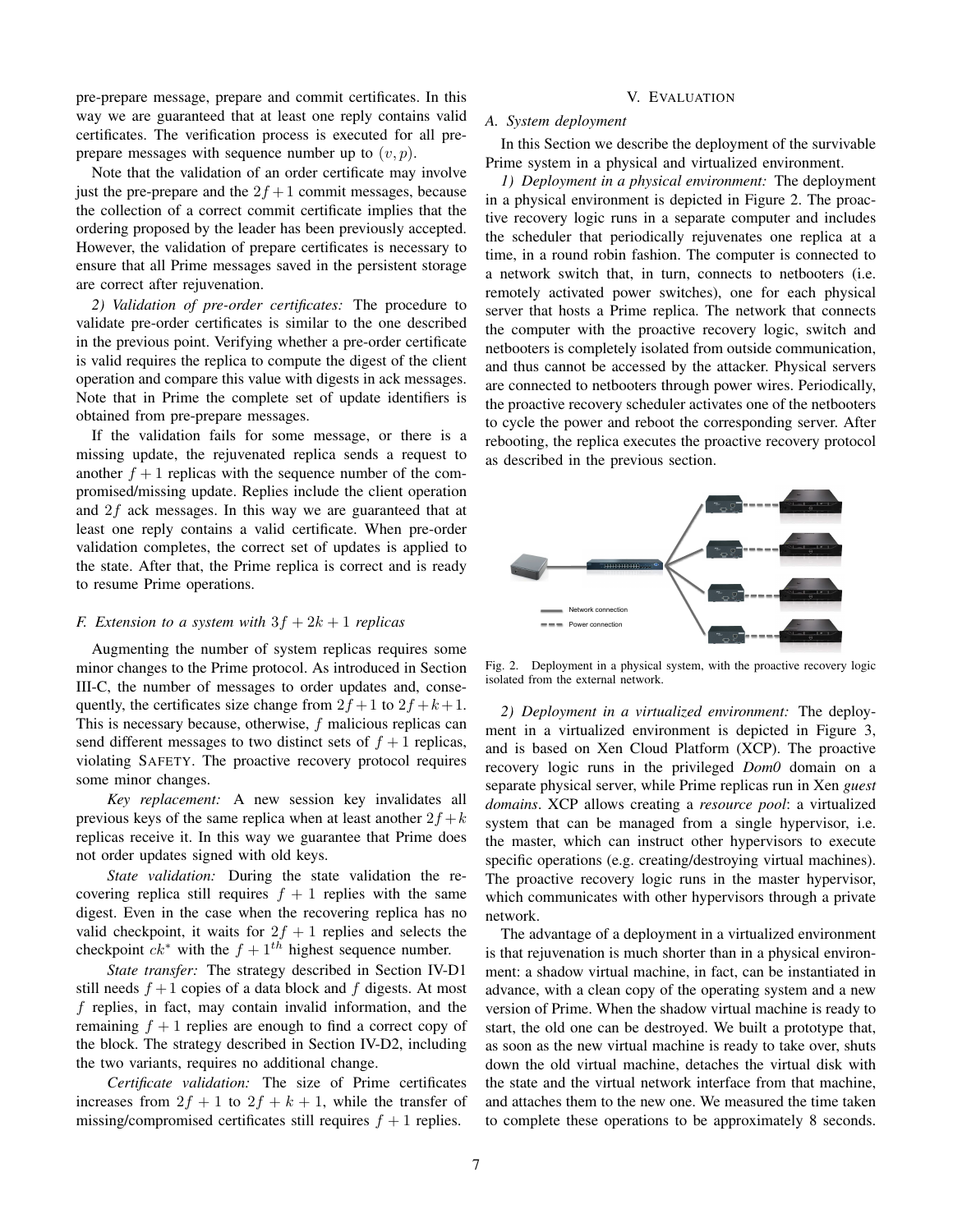

Fig. 3. Deployment in a virtualized system based on XCP.

Note that XCP does not allow destroying a virtual machine before shutting it down; the shut down operation is what most impacts the time to transition. Finally, the old virtual machine is destroyed, while the second one can initiate the proactive recovery protocol.

The virtualized environment poses two drawbacks: (i) the server that runs proactive recovery logic can be compromised if the attacker compromises the hypervisor; (ii) a virtualized environment offers poor or no support for TPM (i.e. solutions present in literature are either not implemented or only partially implemented), which is a fundamental component in our survivable system. Regarding point (i), a deployment in a virtualized environment is suggested if one trusts the hypervisor. This can be substantiated, as an example, by rebooting physical servers from time to time and verifying the status of the servers through a chain of trust (i.e. digest of BIOS, operating system kernel, ...) computed by the TPM. Regarding point (ii), instead, we exploit the fact that *Dom0* has full access to the underlying hardware to implement a TPM manager that mediates the interaction between the Prime replica in a virtual machine and the physical TPM. Each time the Prime replica has to access the TPM, it contacts the TPM manager in *Dom0*, which, in turn, accesses the TPM and replies back to the Prime replica with the outcome of the specific operation.

## *B. Experimental results*

We deploy the system in a physical cluster with  $3f + 1$ servers. Each server is a Dell PowerEdge R210 II, with an Intel Xeon E3 1270v2 3.50 GHz processor and 16GB of memory. All servers are connected by Solarflare 5161T 10GbE cards and an Arista 7120T-4S switch, providing 10 Gigabit Ethernet. All servers run CentOS 6.2 as the operating system. In the following we measure the time to complete state validation and transfer in systems with 4, 7, and 10 replicas. The proactive recovery protocol has been implemented using Prime 1.1 [15], which uses an intrusion tolerant communication substrate built on top of Spines 4.0 [16].

Table I shows the measurements for state reading and transfer for different state sizes, from 1 gigabyte to 1 terabyte. These state sizes are quite common in SCADA systems, military command and control, banking systems, communication

TABLE I STATE VALIDATION AND TRANSFER MEASUREMENTS FOR DIFFERENT STATE SIZES AND NUMBER OF SYSTEM REPLICAS.

| state size | state reading | state transfer      |                  |                 |
|------------|---------------|---------------------|------------------|-----------------|
|            |               | 4 replicas          | 7 replicas       | 10 replicas     |
| $1$ Gb     | 9 sec         | $36 \text{ sec}$    | $25 \text{ sec}$ | 23 sec          |
| $10\,$ Gb  | 1 m, 27 sec   | 6 m                 | 4 m              | 4 m             |
| $40$ Gb    | 5 m, 47 sec   | $24 \text{ m}$      | $15 \text{ m}$   | 15 <sub>m</sub> |
| $80$ Gb    | 11 m. 30 sec  | 48 m                | $31 \text{ m}$   | $31 \text{ m}$  |
| $120$ Gb   | 17 m, 15 sec  | 1 h. 12 m           | 48 m             | 48 m            |
| $240$ Gb   | 34 m, 30 sec  | 2 h, $24 \text{ m}$ | 1 h, 38 m        | 1h, 36 m        |
| 520 Gb     | 1 h, 14 m     | 5h.9m               | 3 h, 28 m        | 3 h, 24 m       |
| $1$ Tb     | 2 h, 24 m     | 9 h, 50 m           | 6 h, 17 m        | 6 h, 17 m       |

systems, to name a few. We evaluate the state transfer strategy described in Section IV-D2 that minimizes the bandwidth usage. The whole state is fragmented into data blocks of 1 megabyte. We transfer these blocks in parallel, 5 at a time. During the experiment, we noticed that the time to transfer the state grows linearly with the number of data blocks. The performance hit obtained in a system with 4 replicas is due to the fact that some replicas are sending more data blocks at the same time, which produces a higher CPU consumption that limits the processing speed of the physical servers that host those replicas.

Based on the obtained results, in Section VI we will show how to set the rejuvenation rate in our theoretical model. The model will output the minimum security requirement that a replica has to guarantee in order to achieve a desired confidence in the system over its lifetime.

## VI. THEORETICAL REJUVENATION MODEL

In this section we present a theoretical model that allows a system administrator to determine the deployment parameters needed to reach the desired confidence in the system.

As a building block, we present an equation that computes the resiliency of the system based on the rejuvenation rate and the number of replicas. The equation takes as input: (i) the probability  $c$  that a replica is correct over a year; (ii) the rejuvenation rate  $r$ , i.e. the number of rejuvenations per day across the whole system, which is limited by the system's state size; (iii) the number of replicas  $n$ ; and (iv) the system lifetime  $y$ . A system administrator has control of  $r$  and  $n$ , but he does not have control of  $c$ , which represents the strength of a replica. The strength of a replica can be estimated with CERT alerts, bug reports, or other historical information, as in [17]. The output of the computation is the probability the system will remain correct over its lifetime.

By iterating this computation many times with different possible values of  $r$  and  $n$ , the system administrator can determine the replica strength required to reach the desired confidence in the system. Alternatively, if the replica strength is fixed, the same computation can be iterated to find the required values of  $r$  and  $n$  to reach the desired confidence.

## *A. Model description*

In our model we consider only failures related to software aspects, not hardware failures. We assume that every replica has the same probability of being compromised over a year. In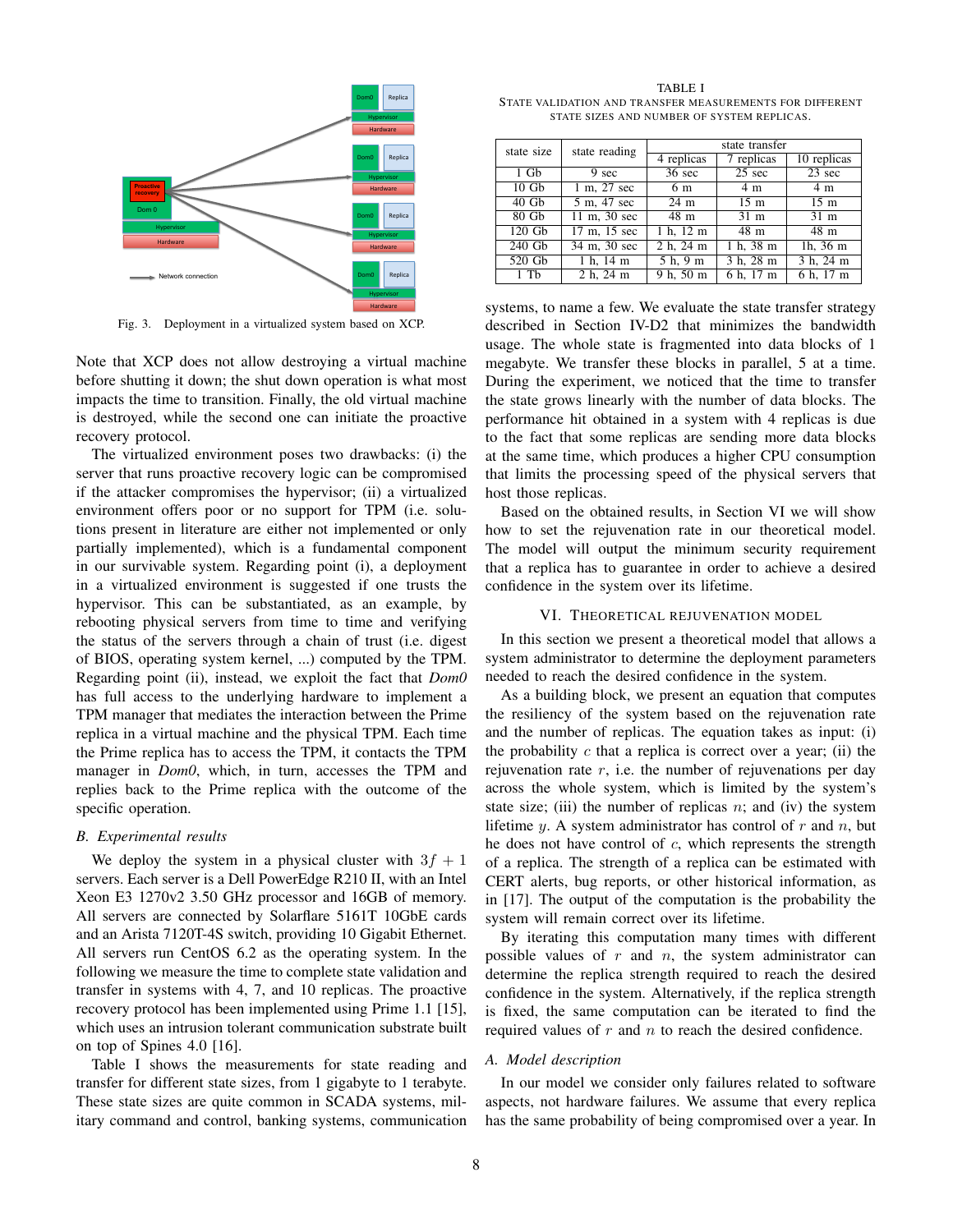

Fig. 4. Required strength of a replica to achieve a confidence in the system of 95% over 30 years varying: (a) the rejuvenation rate and state size, while the number of replicas in the system is 7; (b) the rejuvenation rate, for different number of replicas in the system.

addition, we assume that each replica fails independently. We support this assumption by making extensive use of diversity as explained before. Replicas are periodically rejuvenated one at a time in a round robin fashion. For simplicity's sake we optimistically assume that recovery is instantaneous. However, in Section VI-C we extend this model to relax this assumption at the cost of an additional  $2k$  replicas in the computation and pessimistically assume that a recovery operation spans over an entire rejuvenation cycle.

In order to compute the probability the system is correct over its lifetime, we first define  $p$  as the probability that a replica is correct at the end of an inter-rejuvenation period by simply scaling the probability  $c$  to the appropriate time by simply scaling the probability c to the appropriate time<br>interval:  $p = \frac{365\sqrt{C}}{C}$ . The following equation then gives the probability the system will survive over a lifetime of  $y$  years.

$$
\left(\sum_{i=n+1-f}^{n+1} \operatorname{coeff}\left(\prod_{j=1}^n \left((1-p^j)+p^jx\right)\right)[i]\right)^{y\cdot 365\cdot r}
$$

The innermost part of the equation is a product of the form  $\prod_{j=1}^{n} ((1-p^{j}) + p^{j}x)$ . Each term of this product corresponds to one replica, where  $p^j$  is the probability that the replica will remain correct to the end of the current rejuvenation round and  $1-p^j$  is the probability that the replica will be compromised at the end of current rejuvenation round. This is because that replica has not been rejuvenated for the last  $j-1$  rounds and must have survived all of them in addition to the current round in order to remain correct at the end of the current round. By taking the product of these terms, the  $i<sup>th</sup>$ coefficient in the resulting polynomial is formed by the sum of all possible combinations of the  $p^j x$  components of i of the terms with the  $(1-p<sup>j</sup>)$  components of the remaining  $n-i$ terms. Thus, the  $i<sup>th</sup>$  coefficient represents the probability that exactly i replicas will remain correct at the end of the current rejuvenation round.

We sum these probabilities for all the cases when the system would survive the round, i.e. the coefficients of the polynomial from the  $(n+1-f)^{th}$  coefficient to the  $(n+1)^{th}$  coefficient. This excludes any cases when more than  $f$  replicas have failed. This sum then gives the probability that the system will survive one rejuvenation round.

In fact, there are many rejuvenation rounds in the system's lifetime, which can be treated as a repeated experiment. In order for the system to succeed for its entire lifetime, it must succeed for every rejuvenation round in its lifetime. The probability of success, then, is the product of the probabilities of success for all the rejuvenations rounds, here represented as the exponent  $30 \cdot 365 \cdot r$ , to capture the y year lifetime, 365 days per year, and  $r$  rejuvenations per day.

#### *B. Application to realistic scenarios*

Let us apply the model to a concrete example based on the measured time to complete state transfer reported in Section V, Table I. Figure 4(a) shows the required strength of a replica to achieve a confidence in the system of 95% over 30 years when varying the number  $r$  of rejuvenations per day and the state size. The time to transfer the state determines the maximum rejuvenation rate possible for each state size. In the presence of large state, some of the configurations are not possible. As an example, we cannot have  $r > 2$  when the state size is 1 terabyte, because the total time to validate and transfer that state is 8 hours and 41 minutes. Figure  $4(a)$  shows that increasing  $r$ , when possible, helps the system to work correctly in the presence of weak replicas.

In Figure 4(b) we vary the rejuvenation rate  $r$ , for different numbers of tolerated failures  $f$ . We assume the state size is large enough to allow multiple rejuvenations per day (e.g. 1, 10, or 40 gigabytes). Augmenting the number of replicas allows the system to survive in the presence of weaker replicas, but the benefit of adding replicas decreases as f increases.

The results presented in this section show that proactive recovery is possible in the presence of large state. Some papers in the literature [1], [5] use an aggressive rejuvenation rate (one rejuvenation every 5, 10, or 15 minutes), but these rates limit the size of the state to transfer and incur unnecessary overhead. Our model shows that a rejuvenation rate of one replica per day requires a replica strength of 0.54 when the state size is 1 terabyte. In addition, our model helps to determine the number of replicas to deploy. Many BFT protocols in literature are evaluated with 4 replicas. The model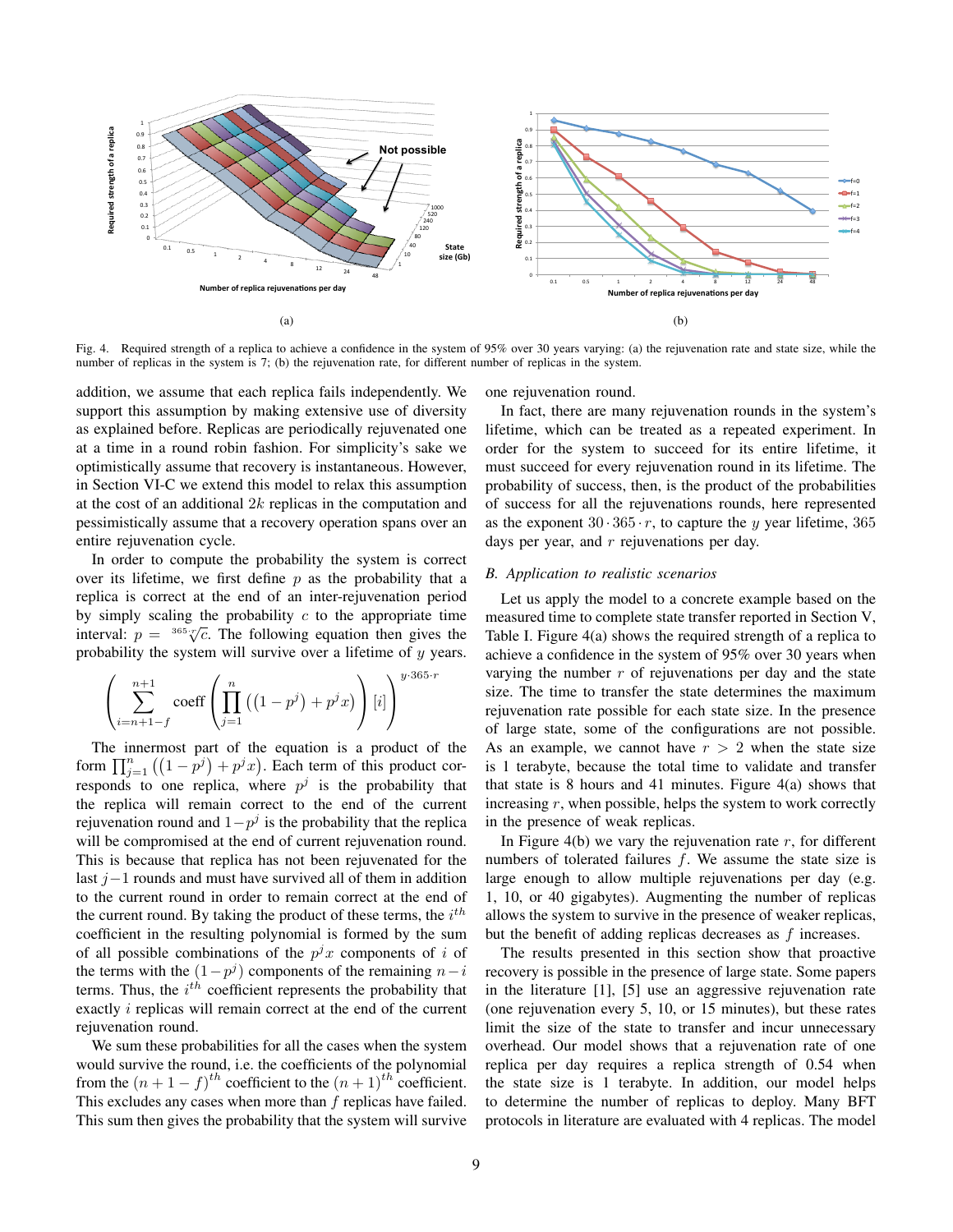

Fig. 5. Required strength of a replica to achieve a confidence in the system of 95% over 30 years in a system with  $3f + 2k + 1$  replicas. The required strength of a replica increases compared to the case with  $3f + 1$  replicas (cfr. Figures 4(a) and 4(b)).

shows that a system with 4 replicas requires stronger replicas, even in the presence of multiple rejuvenations per day. At the same time, deploying systems with more than 10 replicas does not increase the resiliency of the system remarkably, and it generates additional overhead in the BFT protocol.

# *C. Extension to a system with*  $3f + 2k + 1$  *replicas*

So far, the model has assumed that rejuvenations occur instantaneously. Since the system has state, which takes time to verify or transfer, rejuvenations actually take some time to complete. In this section, we extend the model by conservatively assuming that each rejuvenation takes an entire rejuvenation round to complete.

A system with  $3f + 2k + 1$  replicas can tolerate f Byzantine faults and k benign faults simultaneously, as previously shown in [5]. The changes to the protocol necessary to support the additional  $2k$  replicas are specified in Section IV-F. Since each rejuvenating replica behaves as a replica experiencing a benign fault until it finishes its rejuvenation, we choose  $k$  to be 1, reflecting the fact that we rejuvenate one replica at a time. Then, the system is able to tolerate  $f$  Byzantine failures while rejuvenating some other correct replica without sacrificing availability.

To extend our model from  $3f + 1$  to  $3f + 2k + 1$ , we change the value of  $n$  accordingly. The equation in the model is unchanged.

We now show the results of the same analysis as in the previous section, but with this extended model. The salient difference here is that we seek a 95% confidence that the system will remain *correct and available* for 30 years, when in the previous section we sought a 95% confidence that the system will remain *correct but not always available* for 30 years.

The results of this new analysis are shown in Figures  $5(a)$ and 5(b). Note that the curves with  $k = 0$  in Figure 5(b) represent the same system configuration as reported in Figure 4(b). Compared to Figures  $4(a)$  and  $4(b)$ , in Figures  $5(a)$  and  $5(b)$ we note an increased required strength of a replica to achieve the desired confidence in the system over its lifetime. This increase is driven by the  $2k$  additional replicas in the system, required to maintain both correctness and availability, while the number of tolerated faults still remains the same as in the case of  $3f + 1$  replicas. However, Figure 5(b) shows that this difference decreases as we increase the number of tolerated faults,  $f$ .

# VII. RELATED WORK

## *A. Proactive rejuvenation*

Software rejuvenation [18] was introduced to increase the reliability and availability of continuously running applications in order to prevent failures over time due to software aging. Both [18], [19] formulate the rejuvenation model through a Markov chain and derive the optimal rejuvenation schedule.

More recently, software rejuvenation has been used to proactively recover replicas in a malicious environment. Castro in [1] was the first to present a proactive recovery protocol for BFT systems, addressing issues such as the need for unforgeable cryptographic material, rebooting from read-only memory, and efficient state transfer. In our paper we extend the work in [1] by describing how to obtain fine-grain diversity and efficient state transfer in the presence of a large state.

Rodrigues et al. in [7] present BASE, which extends the BFT protocol described in [20] with data abstraction techniques in order to mask software errors. The abstraction layer hides implementation details and allows the reuse of off-the-shelf software components. Replicas are periodically rejuvenated, rebooting from a clean state. Authors in [21] propose splitting the system into a synchronous component that activates periodic rejuvenation and an any-synchronous subsystem that includes the payload application. This model has been adopted later in other papers [5], [6], [22], [23]. In particular, authors in [5] enhance proactive rejuvenation with reactive recovery, which allows the recovery of replicas as soon as they are detected or suspected of being compromised. The proposed solution guarantees the availability of the minimum number of replicas required to make progress by using  $2k$  additional replicas, where k is the maximum number of replicas that recover at the same time. In our paper we also describe how to adapt our protocol to work with  $3f + 2k + 1$  replicas, and separate the proactive recovery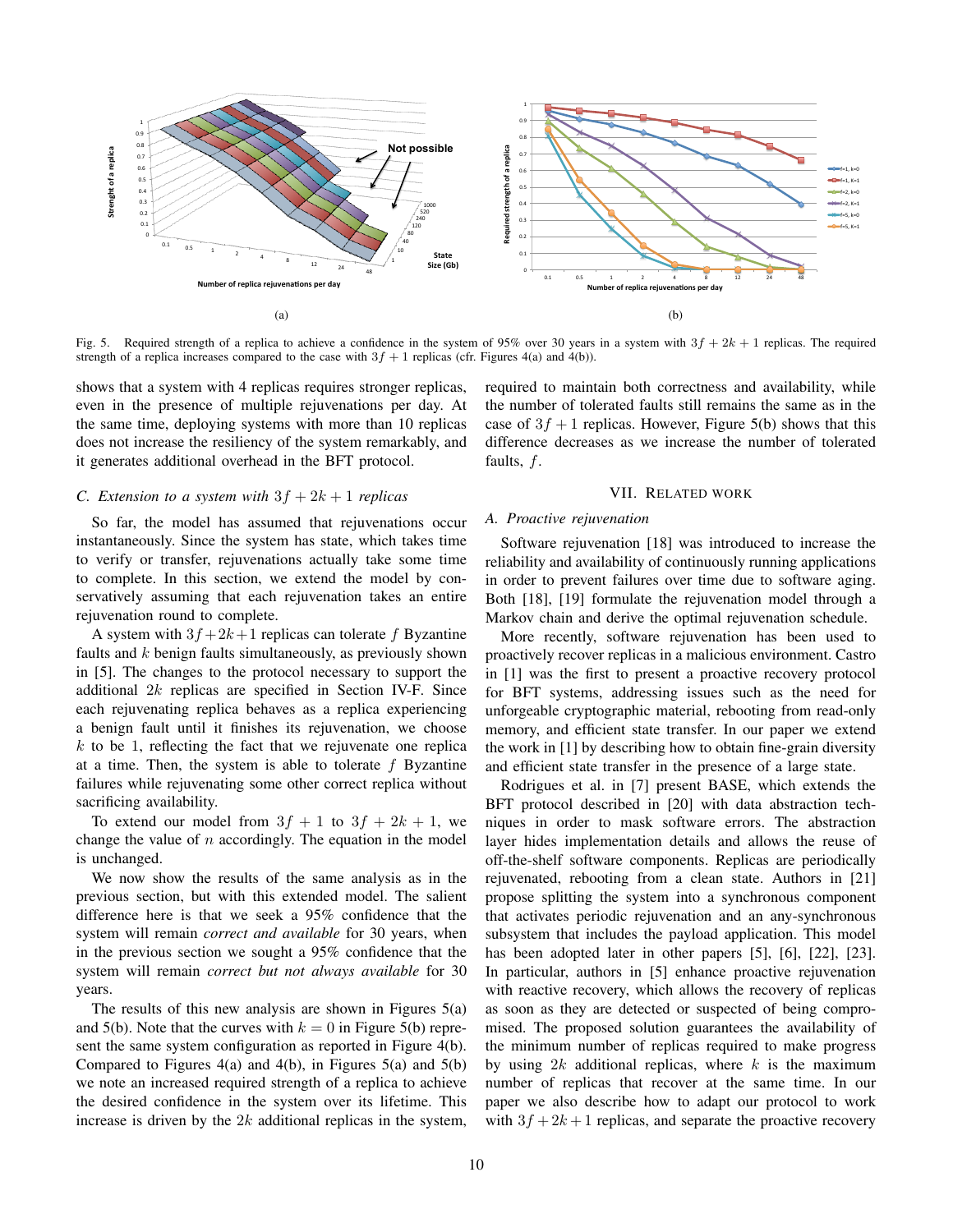logic from the replication engine. However, in contrast to [5] we avoid any direct interaction between these two modules because the bidirectional communication between the trusted proactive recovery logic and the untrusted application could open the possibility for potential attacks.

Theoretical models for proactive recovery have been presented in [11] and [24]. The paper in [11] compares different system configurations under parallel attacks (multiple healthy replicas are attacked at the same time) and serial attacks (only a single healthy replica is attacked at a time). That theoretical model computes the system availability, defined as the proportion of time in which the number of intruded replicas is at most f, by varying the time  $\delta$  between rejuvenations of different replicas. Specifically, the model computes the system availability in the presence of parallel ( $\delta = 0$ ) and serial ( $\delta > 0$ ) rejuvenation schemes. [24] instead presents a theoretical assessment of FOREVER, a service that enhances the resiliency of intrusion-tolerant replicated systems through recovery and diversity, which is implemented through operating systems and configuration diversity rules. The theoretical model evaluates the system failure probability by varying the rejuvenation rate. The authors also consider the probability of common vulnerabilities in their model. In our work we concentrate on serial rejuvenations and do not consider the common vulnerabilities among replicas due to the high entropy among variants generated by the MultiCompiler. In addition, we define the rejuvenation rate taking into account the size of the state that may need to be transferred and the time to transfer it, while the models in [11] and [24] are designed for stateless systems.

The closest work to ours is presented by Schneider et al. in [4]. The paper presents *proactive obfuscation*, a method that uses semantic-preserving code transformations to create replicas that are likely to share few vulnerabilities. The proposed solution relies on a component trusted to periodically initiate proactive obfuscation (as in our system), during which one replica at a time reboots from a fresh copy of the application code and a clean copy of the state is obtained from other replicas through an internal service network. This approach is used to implement two prototypes: a distributed firewall and a distributed storage service, both with small state size (few hundreds kilobytes) and arbitrary rejuvenation rate (on the order of minutes). In our work instead we augment the builtin operating system tools with a compiler-based diversification engine and support large-state applications.

Finally, it is worth mentioning that our solution is built on Prime [8], which guarantees performance under attacks. However, recently other BFT protocols with performance guarantees have been presented. Aardvark [25] guarantees that over sufficiently long periods the system throughput remains within a constant factor of what it would be if only correct replicas were participating in the protocol. BFT-Mencius [26], like Prime, ensures *bounded-delay* in a period of network stability. In addition, the protocol reduces the cost of the pre-ordering phase by using a multi-leader approach, in which replicas propose an order through an atomic broadcast primitive.

## *B. State transfer*

State transfer for BFT protocols has been previously presented in [1]. However, the proposed approach is designed for a small state (few hundreds of kilobytes), and hence it is not suitable for the kind of system that we target. The state is organized as a tree of digests and is always retrieved from the latest checkpoint. If the system makes progress to the next checkpoint before a rejuvenated replica completes state transfer, that replica must restart state transfer. In a system with large state this would generate a cascade of state transfer executions that would not end until another  $f$  replicas fail/rejuvenate. At that time the recovering replica can finally catch up, at the cost of a period of service unavailability.

Authors in [6] present two state transfer strategies that are specifically tailored for a virtualized environment, exploiting the fact that more virtual replicas can share the same physical hardware. The work in [23] speeds up proactive recovery by rejuvenating several replicas at the same time and restarting the execution from a previously saved correct state.

A collaborative state transfer protocol based on sequential checkpointing has been presented in [27]. Replicas checkpoint their state at different points of execution, in groups of at most  $f$  replicas each, in order to minimize the performance impact of taking a snapshot. The state of a replica consists of a checkpoint and a log file with all operations executed between two consecutive checkpoints at that replica. The log file is composed of many segments. During collaborative state transfer, the recovering replica retrieves the checkpoint and all log segments from the replica with the  $f + 1<sup>th</sup>$  most recent checkpoint, while the first f replicas provide a digest of segments and checkpoint. The proposed approach is effective against the performance degradation generated by the typical checkpointing mechanisms. However, while the solution in [27] is very efficient for transferring a large log, in this paper we are more interested in transferring a large checkpoint.

# VIII. CONCLUSION

The increasing reliance on critical systems necessitates the construction of systems that are able to tolerate intrusions. In this paper we presented the first practical survivable intrusion tolerant replication system, which offers defense across space (*diversity*) and time (*proactive recovery*). The innovative aspects of our work include: (i) the support for large state applications, with two state transfer strategies that can be used if the state is compromised; (ii) a theoretical model that computes how resilient the system is over its lifetime; and (iii) the use of low-level diversity to generate perpetually different copies of system replicas. We ran state transfer for different state sizes and measured the maximum rejuvenation rate and the minimum strength of a replica required to achieve high confidence in the system (e.g. 95%) over 30 years.

## **REFERENCES**

[1] M. Castro and B. Liskov, "Practical byzantine fault tolerance and proactive recovery," *ACM Transactions on Computer Systems (TOCS)*, vol. 20, no. 4, pp. 398–461, 2002.